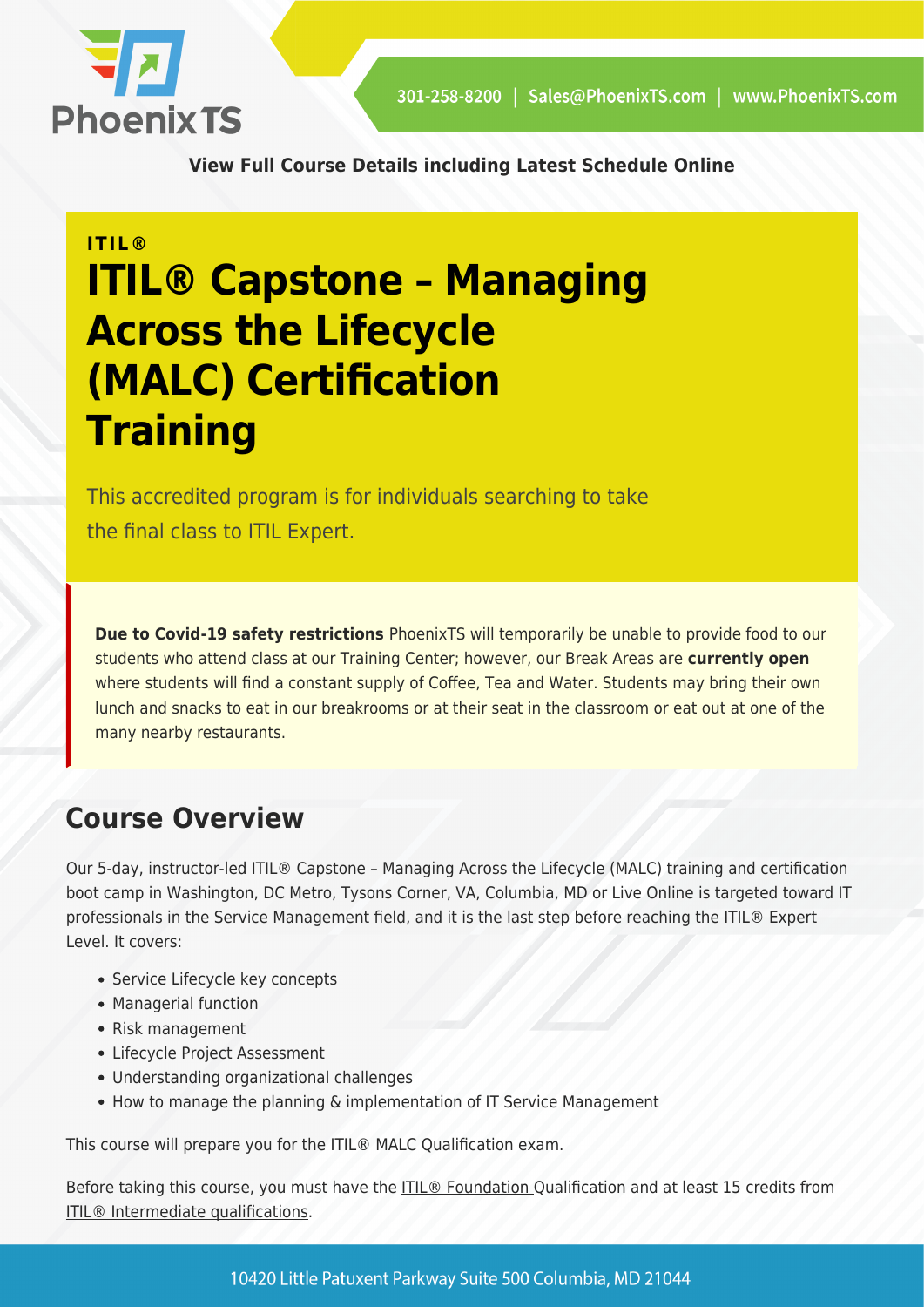

Currently, there are no public classes scheduled. Please contact a Phoenix TS Training Consultant to discuss hosting a private class at 240-667-7757.

## **Course Outline**

#### **Key Concepts of the Service Lifecycle**

- The five stages of the service lifecycle and how they interact with each other
- Service value across the different stages of the service lifecycle
- Other key concepts such as:
	- Core, enabling & enhancing services
	- Organizing for service management
	- Use of the RACI model to define & clarify roles & responsibilities, particularly in interfaces between processes & between service lifecycle stages
	- Risk assessment & risk management
	- Assessing & managing risk in service operation
	- Sharing knowledge across the service lifecycle, & the use of knowledge management

#### **Communication and Stakeholder Management**

- Co-ordination of business relationship management across the service lifecycle, & the role of business relationship management in communication
- Stakeholder management and communication
- The value of good communication and ensuring its flow across the service lifecycle

#### **Integrating Service Management Processes Across the Service Lifecycle**

- The integration of service management processes through service lifecycle
- The impact of service strategy on other service lifecycle stages
- The value of a service lifecycle perspective when designing service solutions
- The inputs & outputs of processes & stages in the service lifecycle
- The value to business & the interfaces of all processes in ITIL service lifecycle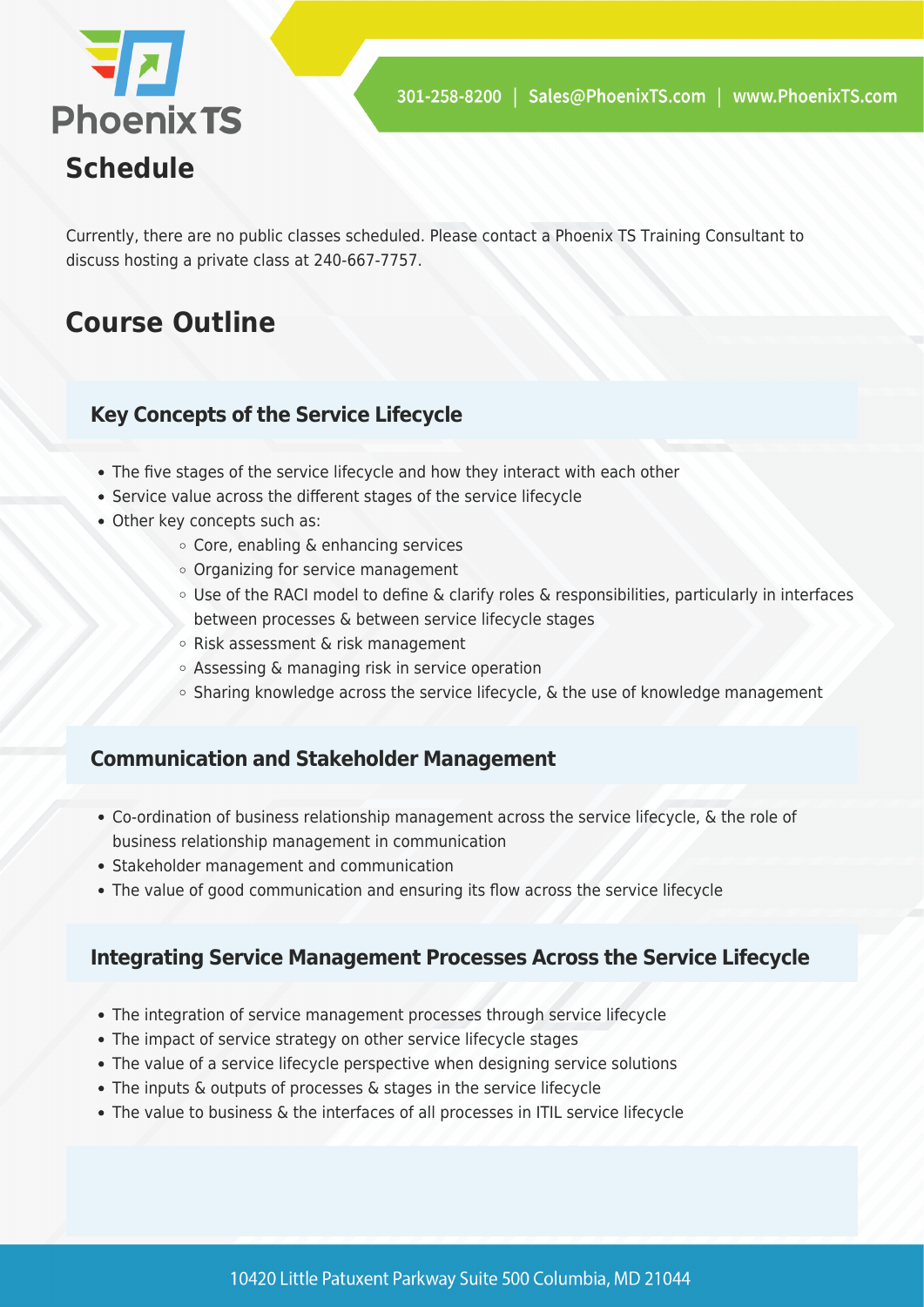

Managing Services Across the Service Lifecycle

- Identification & assessment of customer/stakeholder requirements across lifecycle
- How SDP provides a link between service design, service transition & service operation
- Managing cross-lifecycle processes to ensure appropriate impact & involvement at all required service lifecycle stages
- Implementing & improving services, using key sources of information for identifying need for improvement
- The challenges, CSFs & risks of the service lifecycle stages

#### **Governance and Organization**

- Governance of Service Management
- Organizational structure, skills and competence
- Service provider types and service strategies

#### **Measurement**

- Measuring and demonstrating business value
- Determining and using metrics
- Design and development of measurement frameworks and methods
- Monitoring and control systems
- Use of event management tools to increase visibility of the infrastructure & IT service delivery

#### **Implementing and Improving Service Management Capability**

- Implementing service management
- Assessing service management
- Improving service management
- Key considerations for the implementation & improvement of service management practice & services
- Key considerations when planning & implementing service management technologies

## **Exam Information**

#### **ITIL® Managing Across The Lifecycle Exam Details:**

This exam can be taken online using a webcam proctor, at a testing center, or onsite with an accredited

10420 Little Patuxent Parkway Suite 500 Columbia, MD 21044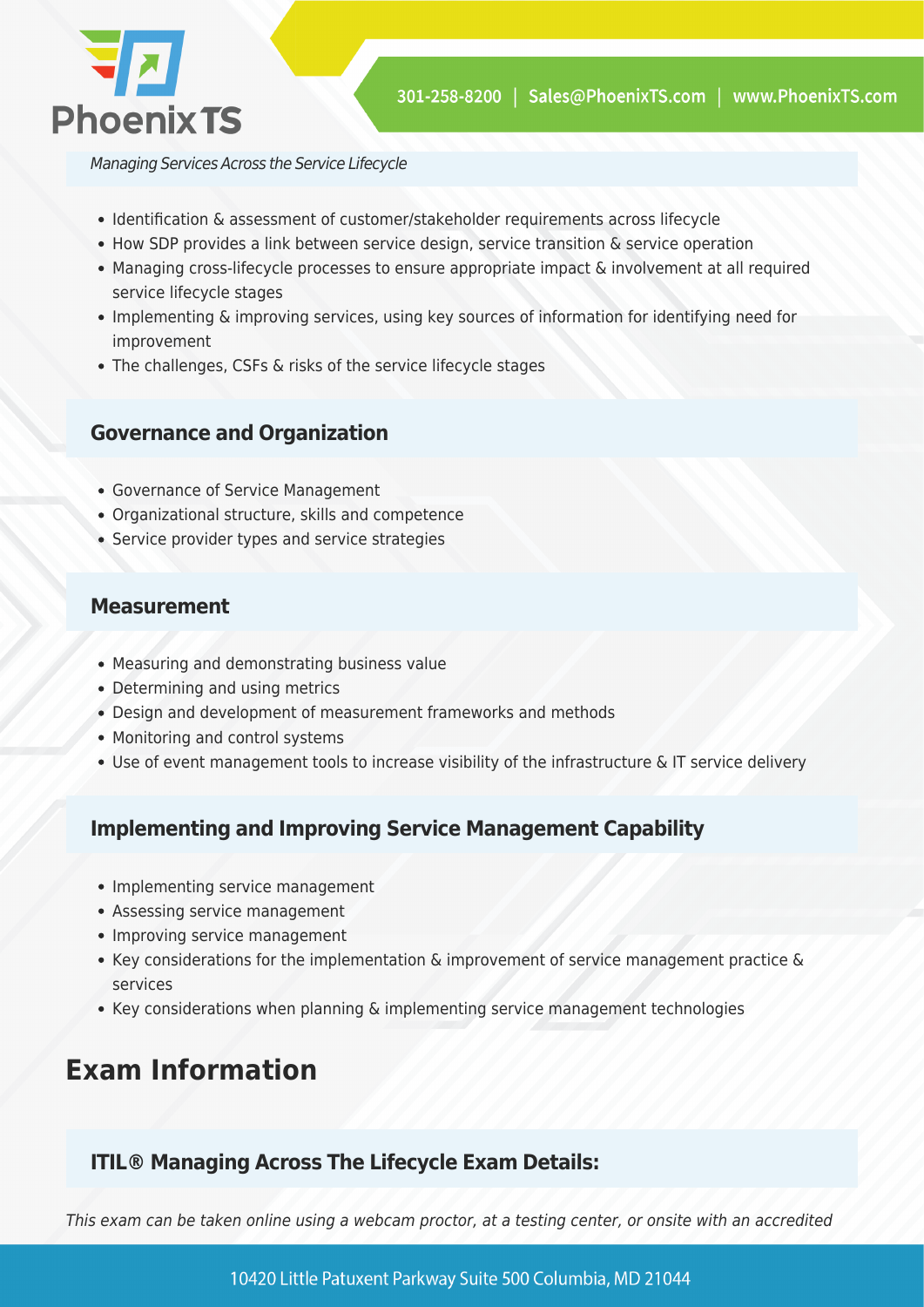

proctor.

- Number of Questions: 8
- Passing Score: 70%
- Duration: 90 minutes
- Format: multiple choice, scenario-based and gradient scored
- Students must present an ITIL Foundation V2 or V3 certificate plus Bridge Certificate before taking the exam.

**Due to Covid-19 safety restrictions** PhoenixTS will temporarily be unable to provide food to our students who attend class at our Training Center; however, our Break Areas are **currently open** where students will find a constant supply of Coffee, Tea and Water. Students may bring their own lunch and snacks to eat in our breakrooms or at their seat in the classroom or eat out at one of the many nearby restaurants.



# **ATTENTION** For GSA pricing or Contractor quotes call [240.667.7757](#page--1-0)GSZ